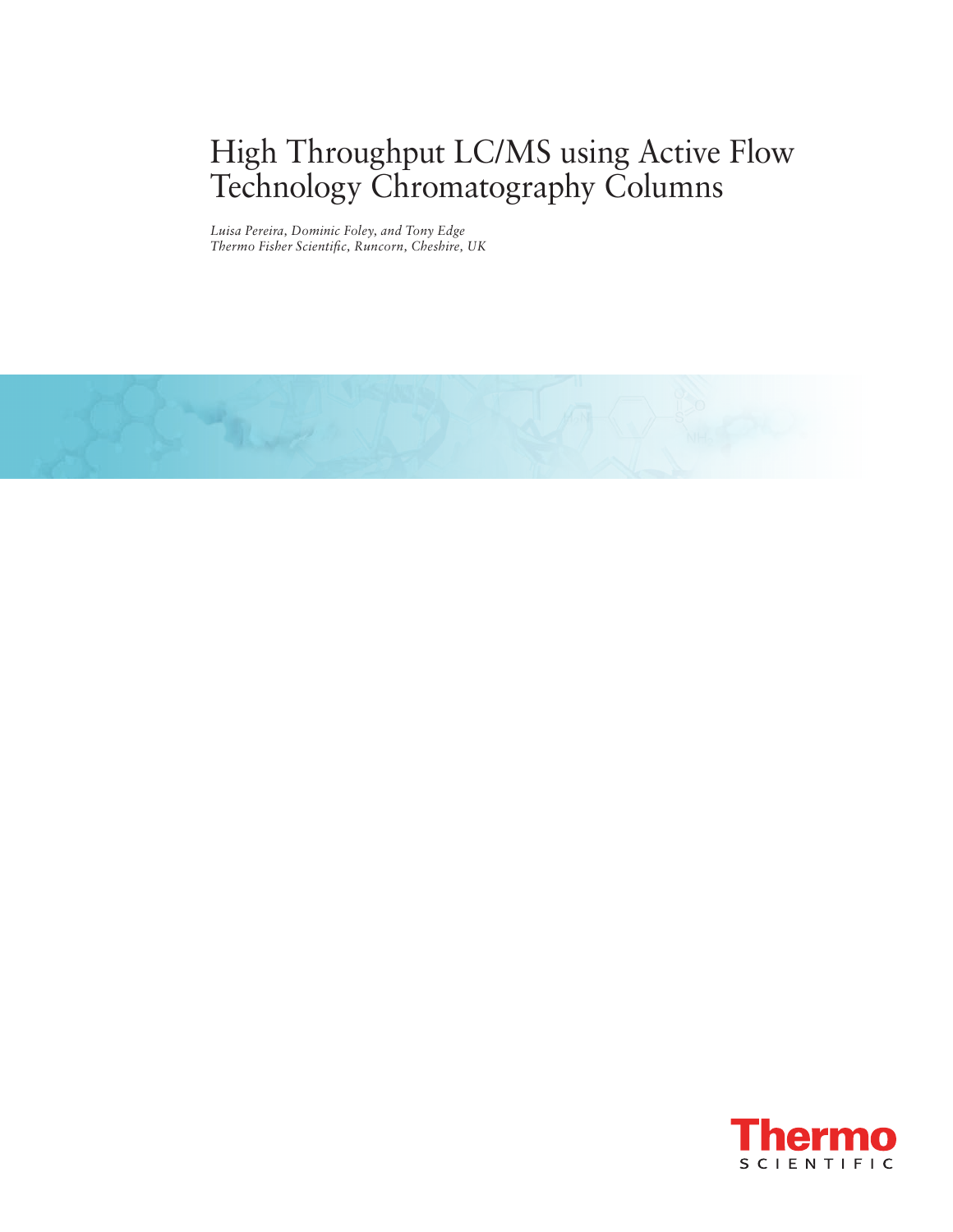### **Overview**

**Purpose:** To investigate the gains in sensitivity and throughput with a virtual 3.0 mm ID column running in curtain flow mode.

**Methods:** The virtual 3.0 mm ID column was compared to a 4.6 mm ID column (run in standard and post -column split modes) and a 3.0 mm ID column run in standard mode, using a mixture of testosterones. The study was carried out in LC/ESI -MS with SRM.

**Results:** Significant improvements in peak height and signal-to-noise ratios were measured when using the virtual 3.0 mm ID column set -up. Run time was reduced by half.

### **Introduction**

In Active Flow Technology (AFT) the flow of the mobile phase is dynamically managed as it passes through the column to eliminate wall effects, minimise solute band broadening, maximise signal response or maximise theoretical plates.

Within the set of column platforms that are described by AFT is a column that we have referred to as the curtain flow column or ʻvirtual column' [1]. In this configuration the mobile phase flow is managed at both the column inlet and outlet. The sample injection plug is constricted to the radial central region of the column and only the radial central region of the bed is utilised for detection purposes, thus eliminating the wall effect. This process contributes to improvements in signal intensity in the UV [2] and increases the number of theoretical plates [2]. These improvements arise because the process of the curtain flow injection, and the parallel segmented flow outlet fitting on these columns overcomes much of the flow heterogeneity that occurs in the column due to packing irregularities and the wall effect.

While gains in sensitivity have been shown in UV [2, 3] so far very little is known with respect to other detection techniques. In this work we investigate the performance of the virtual columns in MS detection with regard to sensitivity and sample throughput.

### **Methods**

Columns: Thermo Scientific™ Hypersil GOLD™ 3 µm, 30 x 4.6 mm Hypersil GOLD 3 µm, 30 x 3.0 mm

Hypersil GOLD 3 µm, 30 x 4.6 mm, Curtain flow hardware Mobile phase: water / methanol (40:60) + 0.1% formic acid

Flow rate delivered to MS: 1 mL/min

Injection volume: 10 µL (4 µL for 3.0 mm ID column)

Test probes: Testosterone, epitestosterone, 11 -ketotestosterone, 19 nortestosterone (at 0.5, 1, 5, 10, 50 and 100ng/mL concentrations)

| TABLE 1 - 3. ESI and MS/MS detection parameters. |  |  |  |  |
|--------------------------------------------------|--|--|--|--|
|--------------------------------------------------|--|--|--|--|

|                            | <b>+ESI Parameters</b> |          |            |       | Parent |        | <b>Product Collision</b> | S-lens |
|----------------------------|------------------------|----------|------------|-------|--------|--------|--------------------------|--------|
|                            | Sheath gas             |          | 60         |       | mass   | masses | energy                   |        |
| Auxiliary gas              |                        | 20       |            | 289.1 | 79.1   | 40     | 80                       |        |
| lon sweep gas              |                        | $\Omega$ |            |       | 97.07  | 20     |                          |        |
|                            |                        |          |            |       |        | 109.09 | 23                       |        |
| Vaporiser temperature (°C) |                        | 400      |            | 275.4 | 79.05  | 38     | 77                       |        |
| Capillary temperature(°C)  |                        | 385      |            |       | 109.07 | 26     |                          |        |
| Spray voltage (V)          |                        | 3500     |            |       | 239.18 | 14     |                          |        |
|                            | Probe position         |          | C, 1.75, H |       |        | 91.04  | 44                       |        |
|                            | Collision gas          | 1.5      |            |       | 303.1  | 105.07 | 36                       | 83     |
|                            |                        |          |            |       |        | 121.05 | 26                       |        |
|                            | Scan width             | 0.03     |            |       |        |        |                          |        |
|                            | Scan time              | 0.03     |            |       |        |        |                          |        |
|                            | Peak width Q1, Q3      | 0.7.0.7  |            |       |        |        |                          |        |

╩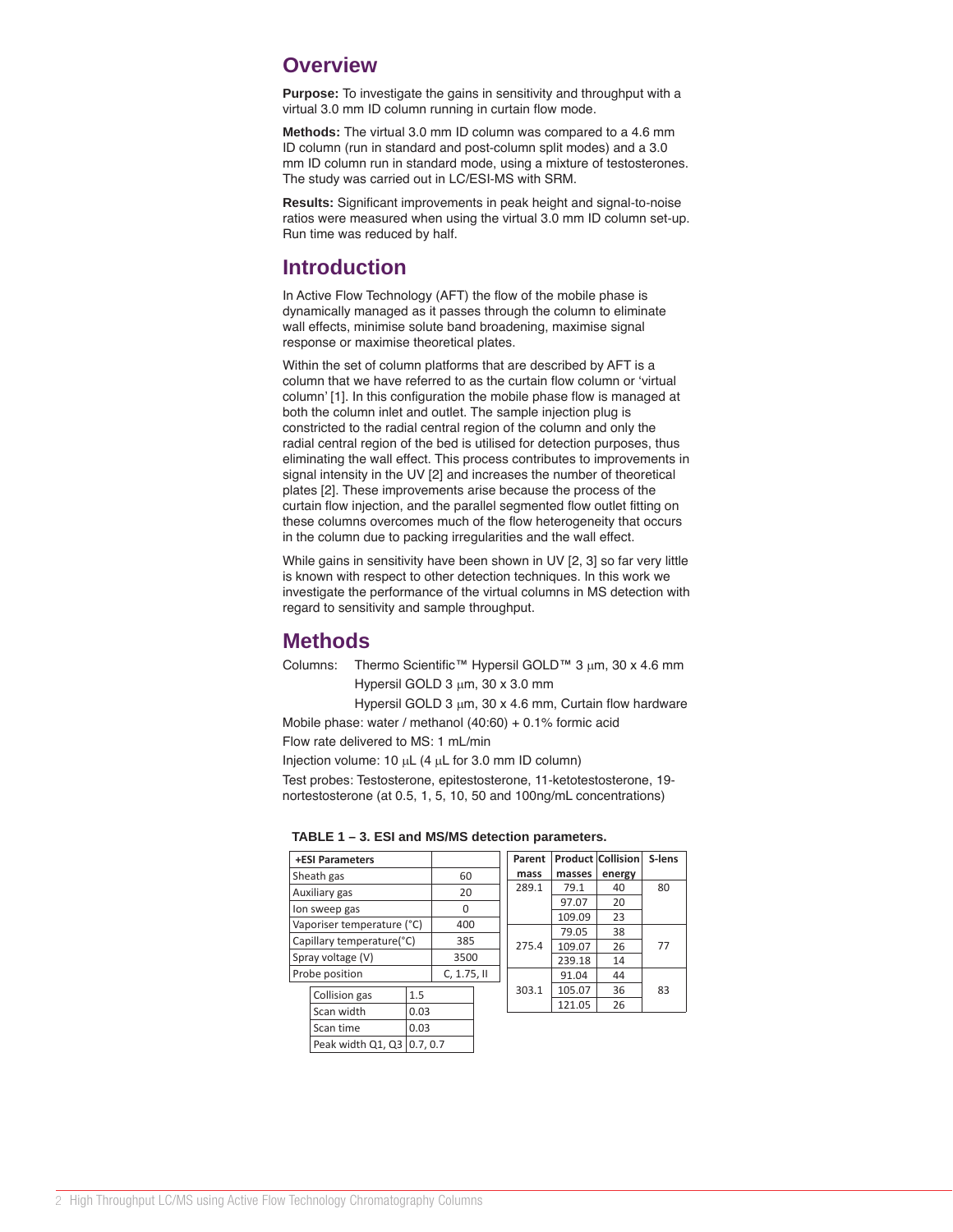**FIGURE 1. Illustration of the parallel segmented flow fittings and the curtain flow configuration.**



**1) Chromatographic comparison**

**FIGURE 2. Comparison of normalised TICs obtained using the four different chromatographic configurations: (a) Standard 4.6 mm ID column configuration (b) Standard 3.0 mm ID column configuration (c) 4.6 mm ID column with post-column split (d) Virtual 3.0 mm column–4.6 mm ID column run in curtain flow mode**

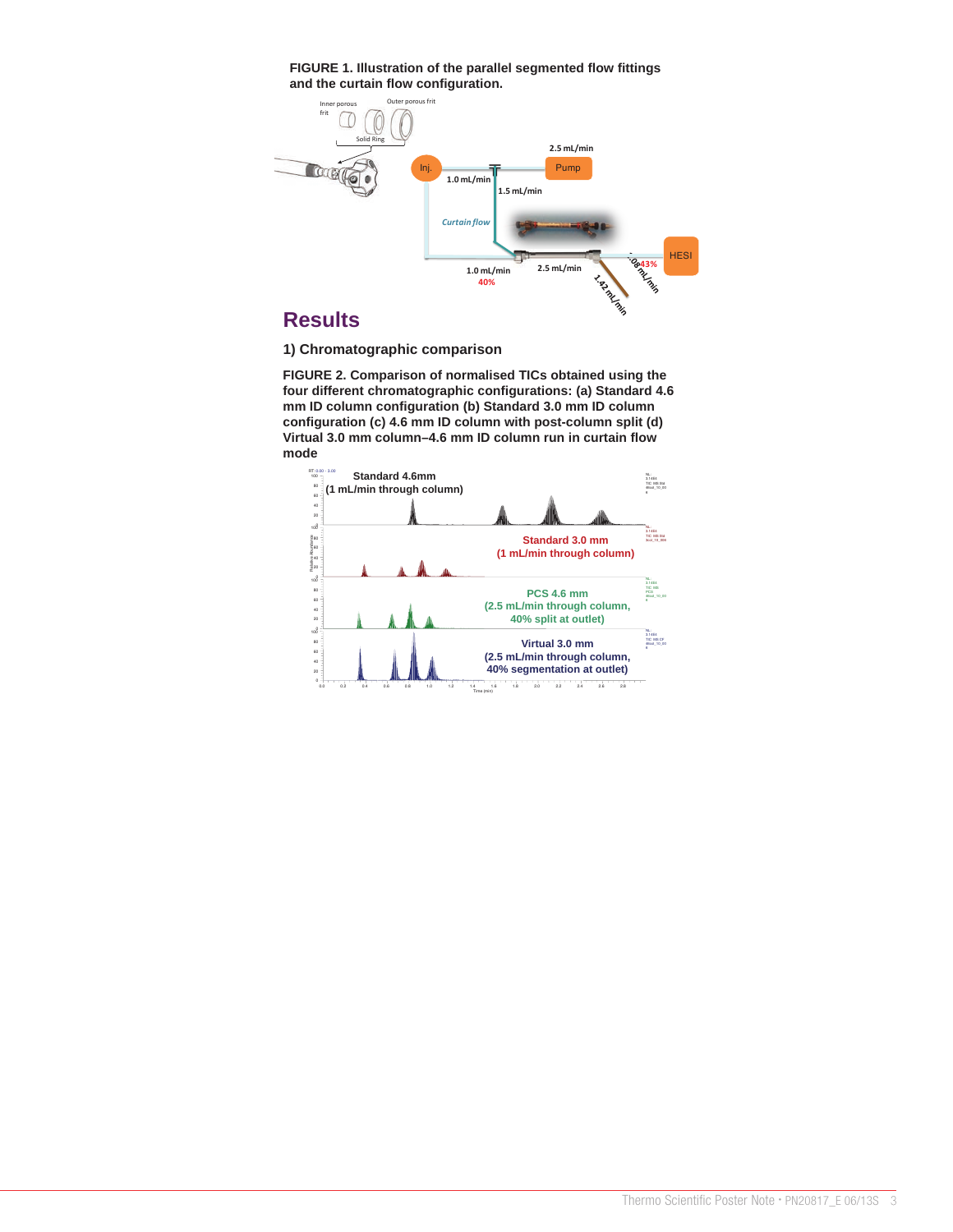### **2) Peak height comparison**

**FIGURE 3. The variation of peak height for the four test compounds across the tested concentration range for the four chromatographic arrangements. Overlaid on all the individual graphs are the improvement seen when using the curtain flow approach to the other techniques employed.**



 $R_{\rm eff}$  reduced by half (versus  $\sim$   $R_{\rm eff}$  ) and (versus  $\sim$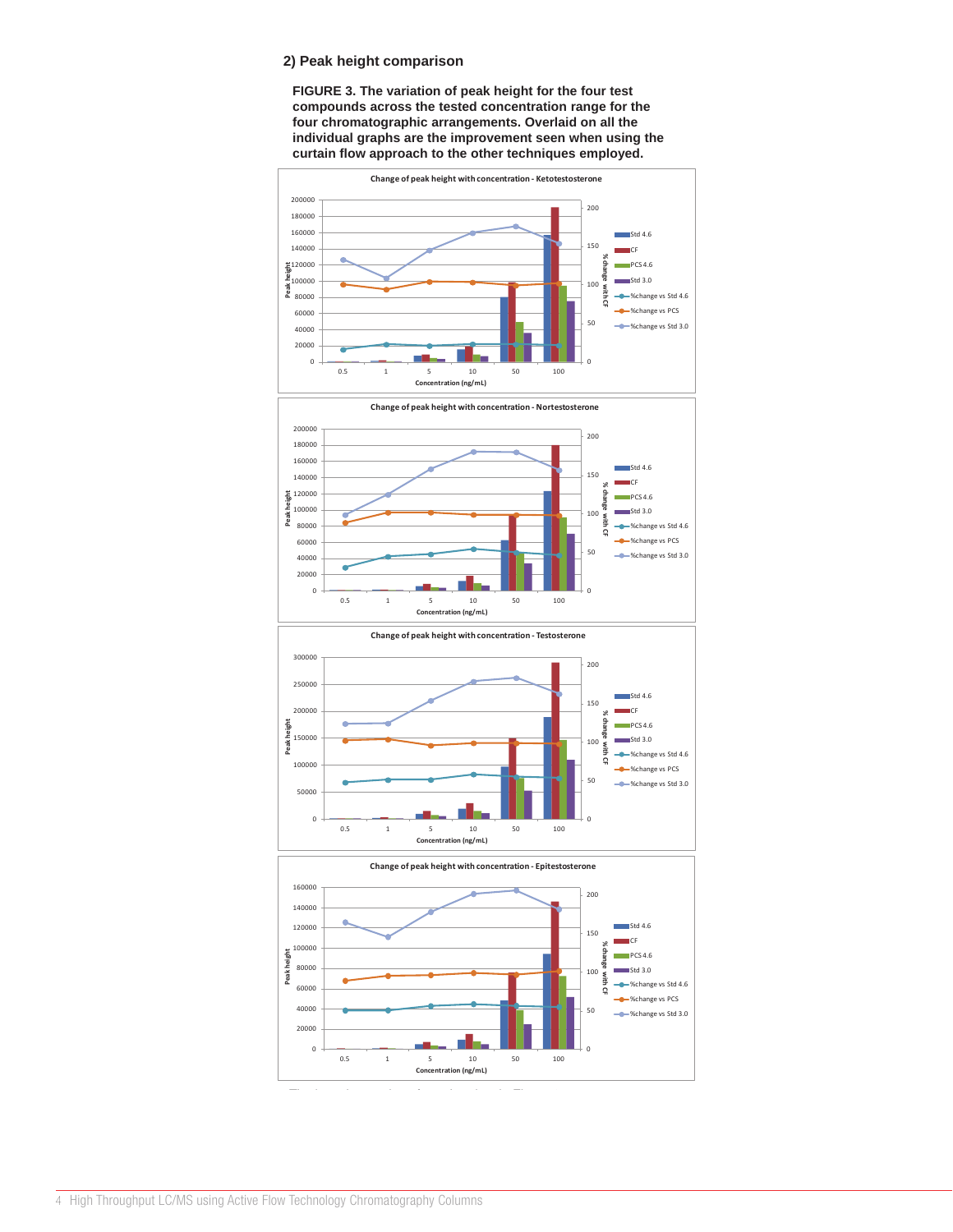The key observations from the plots in Figure 3 are:

• The curtain flow column (CF) always exhibits better peak height than all other configurations

• The highest gains of the curtain flow column (CF) are against the standard 3.0 mm ID column (Std 3.0)

#### **TABLE 4. Average % increase in peak height when using curtain flow column.**

|                  | $\overline{\phantom{a}}$ Std 4.6 | <b>PCS 4.6</b> | <b>Std 3.0</b> |
|------------------|----------------------------------|----------------|----------------|
| Ketotestosterone | 21                               | 101            | 148            |
| Nortestosterone  | 46                               | 98             | 150            |
| Testosterone     | 53                               | 100            | 155            |
| Epitestosterone  | 55                               | 96             | 180            |

• The % changes against Std 4.6 and Std 3.0 increase with increasing capacity factor (k'), but the %change against PCS 4.6 stays constant.

#### **3) Signal-to-noise ratio comparison**

The key observations from the plots in Figure 4 are:

• With 3 exceptions for ketotestosterone and nortestosterone, the curtain flow column (CF) always exhibits better signal-to-noise than all other configurations

#### **TABLE 5. Average % increase of signal-to-noise ratio when using curtain flow column.**

|                  | <b>Std 4.6</b> | <b>PCS 4.6</b> | <b>Std 3.0</b> |
|------------------|----------------|----------------|----------------|
| Ketotestosterone | 8              | 53             | 116            |
| Nortestosterone  | 27             | 54             | 97             |
| Testosterone     | 27             | 62             | 102            |
| Epitestosterone  | 27             | 61             | 124            |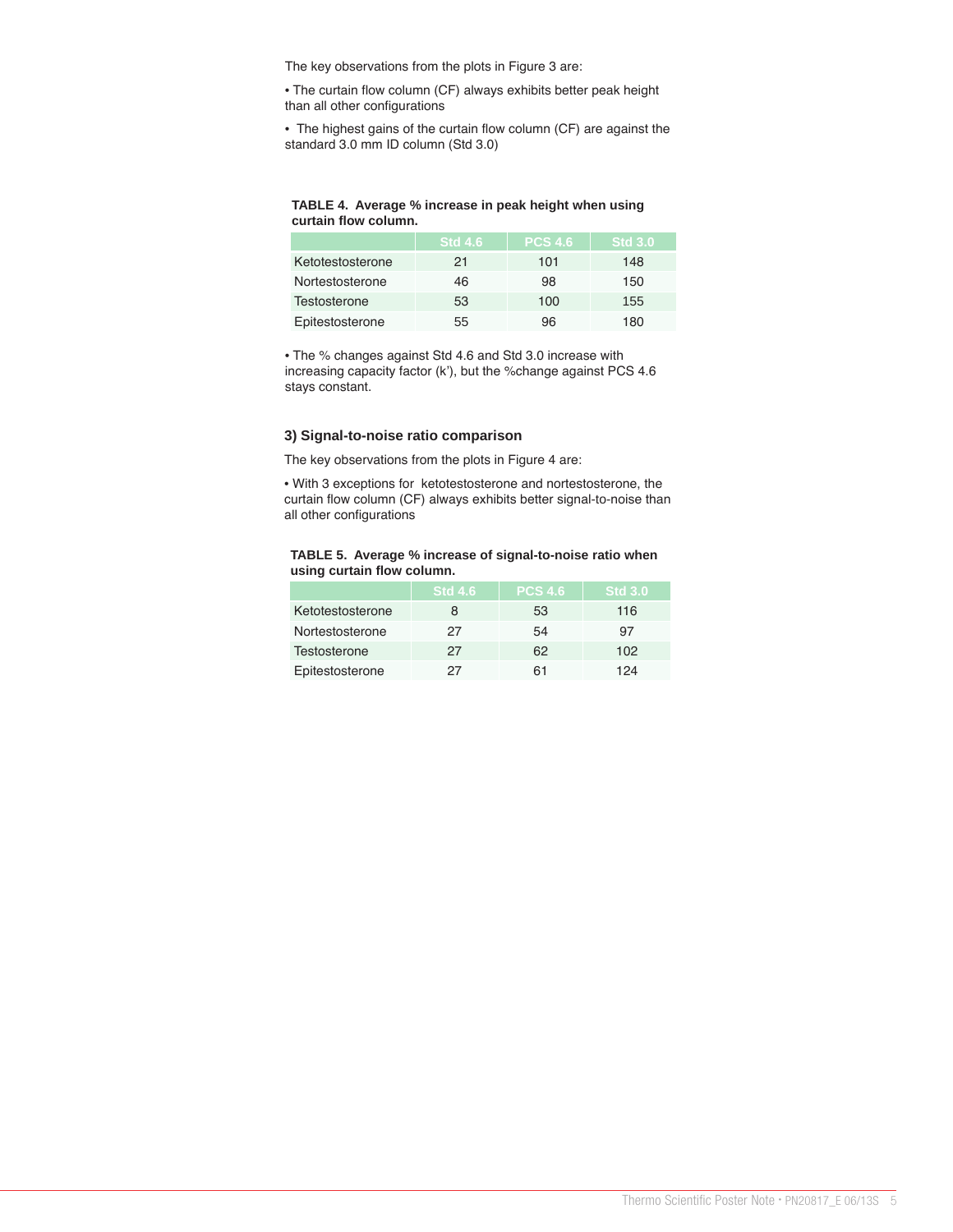

**FIGURE 4. The variation of signal to noise for the four test compounds across the tested concentration range for the four chromatographic arrangements. Overlaid on all the individual graphs are the improvement seen when using the curtain flow approach to the other techniques employed.**